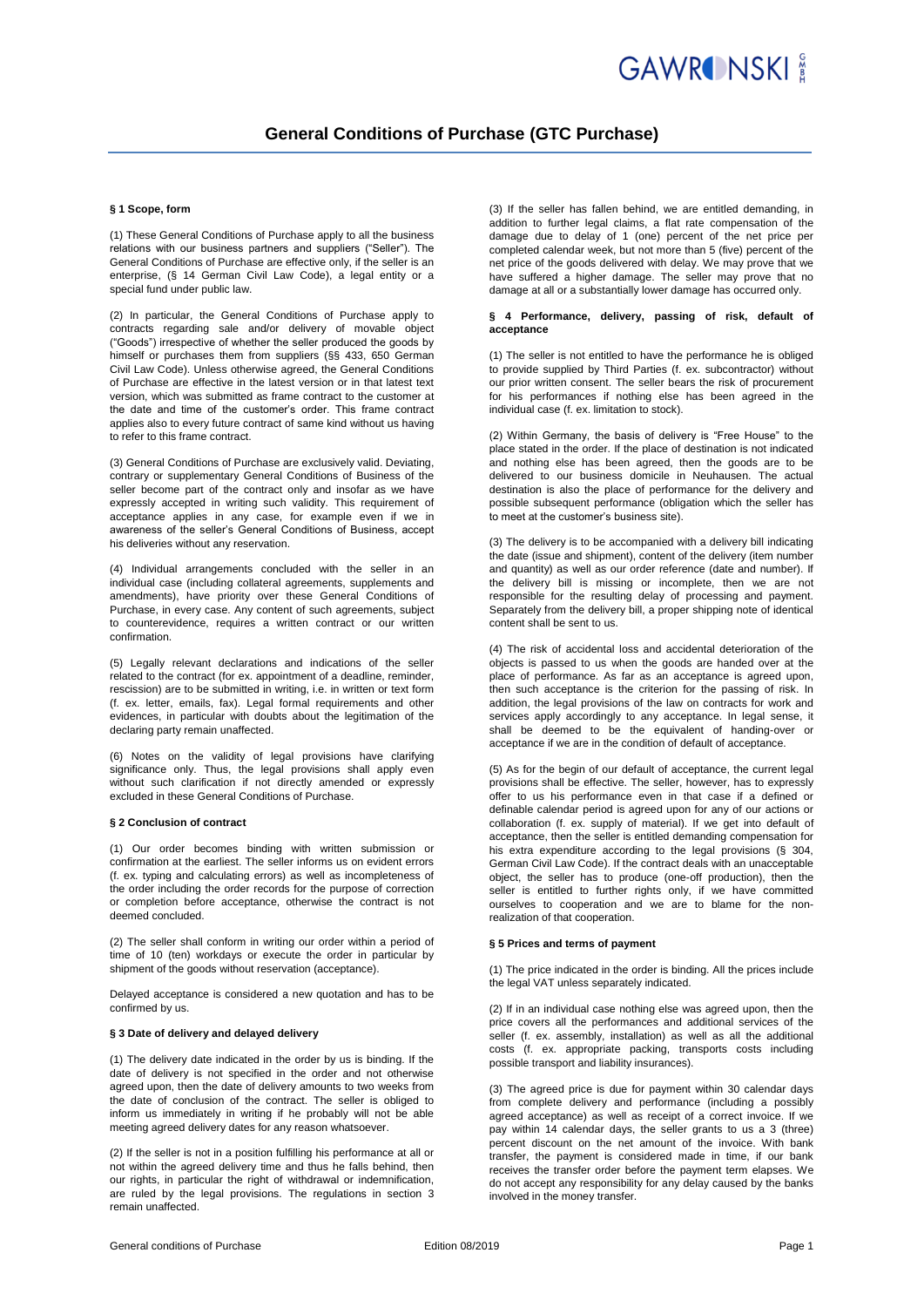

(4) We do not owe interest after due date. As for delay of payment, the current legal provisions shall be effective.

(5) We are entitled to legal extent to the rights of set-off and withhold as well as objection of the not fulfilled contract. We are particularly empowered withholding due payments as long as we are yet entitled to levy claims against the seller due to incomplete or defective performances.

(6) The seller has the rights of set-off and withhold only on basis of legally valid and irrefutable counterclaims.

### **§ 6 Confidentiality and reservation in title**

(1) We reserve the right of property and copyright of illustrations, layouts, drawings, calculations, execution instructions, product descriptions and other records. Such records must be used for the contractual performance only and returned to us after completion of the contract. The records have to be kept confidential towards Third Parties, even after completion of the contract. The obligation of confidentiality will extinguish only when and insofar the knowledge collected in the handed-over records has become generally known.

(2) The above provision applies accordingly to substances and materials (f. ex. software, finished and semi-finished products) as well as tools, templates, samples, and other objects that we supply to the seller. Such objects have to be separately stored as long as they have not yet been processed at the seller's costs and reasonably insured against damage and loss.

(3) The seller processes, mixes and combines (re-processing) supplied objects for us. The same fits to re-processing of delivered goods by us, converting us into manufacturer. Thus we acquire the right of ownership by the re-processing according to legal regulations.

(4) The ownership of the goods is transferred to us unconditionally and regardless of the payment of the price. If, in an individual case, we accept an offer of the seller for transfer of ownership conditioned by the payment of the purchase price, the seller's reservation of ownership expires at the latest with the payment of the purchase price for the delivered goods. During the ordinary course of business, we remain entitled, also before payment of the purchase price, to resale of the goods under the condition of anticipatory assignment of the claim resulting from this action (by an alternative method of validity of the simple reservation in title, which is also extended to the resale). In any case, by means of the above provision, all the other forms of reservation in title, in particular the extended and transferred reservations in title as well as the one extended to the re-processing, are excluded.

#### **§ 7 Faulty delivery**

(1) As regards our rights concerning material deficiencies and deficiencies in title (including misdelivery and short shipment as well as inappropriate assembly and operating instructions and operator manual) and with any other violation of obligation by the seller, the legal provisions shall apply if nothing different is stipulated in the following.

(2) According to the legal provisions, the seller is especially liable that the goods represent the agreed conditions at the time of passing of risk to us. In any case, the conditions described in the product specifications are considered agreed upon. This is particularly true for the designation and reference in our order. These specifications are part of the actual contract as well in the same manner as these General Conditions of Purchase. It shall thereby make no difference whether the product specification was created by us, the seller or manufacturer.

(3) Deviating from § 442, section 1, page 2, German Civil Law Code, we are entitled to full extent to claims arising from a defect, even if we were not aware of such defect due to gross negligence.

(4) As for the commercial duty of inspection and notice of defects, the legal provisions are effective (§§ 377, 381, German Commercial Code) on the following conditions: Our duty of inspection is limited to defects, which are detected with our visual check of incoming goods and the delivery note (f. ex. transport damages, misdelivery and short shipment) or by our sample-based quality inspection. As far as an acceptance is agreed upon, then the duty of inspection does not apply. Another aspect is the

condition how far an inspection under consideration of the circumstances of that individual case is feasible according to ordinary course of business. Our duty to give notice of defects for later detected defects remains unaffected. Regardless of our duty of inspection, our notice of defect (complaint) is considered immediate and in time, if submitted within 5 (five) workdays from the date of detection or, in case of obvious defects, from the date of shipment.

(5) The subsequent performance includes also the disassembly and re-assembly of the defect goods, insofar the goods according to their quality and purpose were built in another object or attached to another object. Our legal claim to compensation of reasonable expenditure remains unaffected. The expenditure required for inspection and subsequent performance is paid by the seller, even if it turns out that the defect really did not exist. Our liability with unjustified claim for defect remedy remains unaffected. We, however, are liable insofar only, if we have detected or gross negligently not recognized that there was no defect at all.

(6) Regardless our legal rights and provisions in section 5, the following shall be effective: If the seller does not meet his obligation of subsequent performance - in our discretion by remedy of the defect (repair) or delivery of a defectless object (replacement) within a reasonable deadline set by us, then we are entitled to eliminate the defect by own activity and demand compensation for the expenditure spent for that purpose or to claim reasonable advance payment. If the seller failed providing the subsequent performance or such subsequent performance proves to be unreasonable for us (f. ex. due to special urgency, risk of operational safety or threatening occurrence of exceptional damages), no deadline needs to be set. We inform immediately the seller on such circumstances, if possible, in advance.

(7) Additionally, we are entitled to reduce the purchase price or withdraw from the contract in case of material deficiency or deficiency of title according to the legal provisions. Moreover, we are entitled to claim compensations for damage and expenditure according to the legal provisions.

#### **§ 8 Supplier's recourse**

(1) In addition to claims arising from a defect, we are absolutely entitled to legally ruled claims of recourse within a supply chain (supplier's recourse according to §§ 445 a, 445 b, 478, German Civil Law Code). In particular, we are entitled demanding from the seller the identical kind of subsequent performance (repair or spare part delivery) that we owe to deliver to our customer in the individual case. Our legal right of decision (§ 439, section 1, German Civil Law Code) is not restricted by this condition.

(2) Before we acknowledge or fulfil any claim arising from a defect (including reimbursement of expenses according to §§ 445 a, section 1, 439 sections 2 and 3, German Civil Law Code) presented by our customer, we inform the seller with a short description of the matter and ask for his comment. If neither the seller submits a substantial comment within a reasonable period of time nor a mutual solution could be agreed upon, then the claim arising from a defect really granted by us is considered as to be owed to our customer. In this case, the seller shall present the counterevidence.

(3) Our claims resulting from supplier's recourse are still effective even if the defect goods were re-processed by us or other entrepreneur, f. ex. by assembly into another product.

#### **§ 9 Producer's liability**

(1) If the seller is responsible for a product damage, then he has to indemnify us from Third Party's claims insofar the cause occurred within his area of control and organisation and he itself is liable regarding his relationship with Third Parties.

(2) In the frame of his obligation of indemnification, the seller shall pay expenditures according to §§ 683, 670, (German Civil Law Code) resulting from or in connection with the utilization of Third Parties including recall campaigns initiated by us. We inform the seller on content and scope of recall campaigns as far as reasonably and possible and give him the opportunity of comment. Further legal claims remain unaffected.